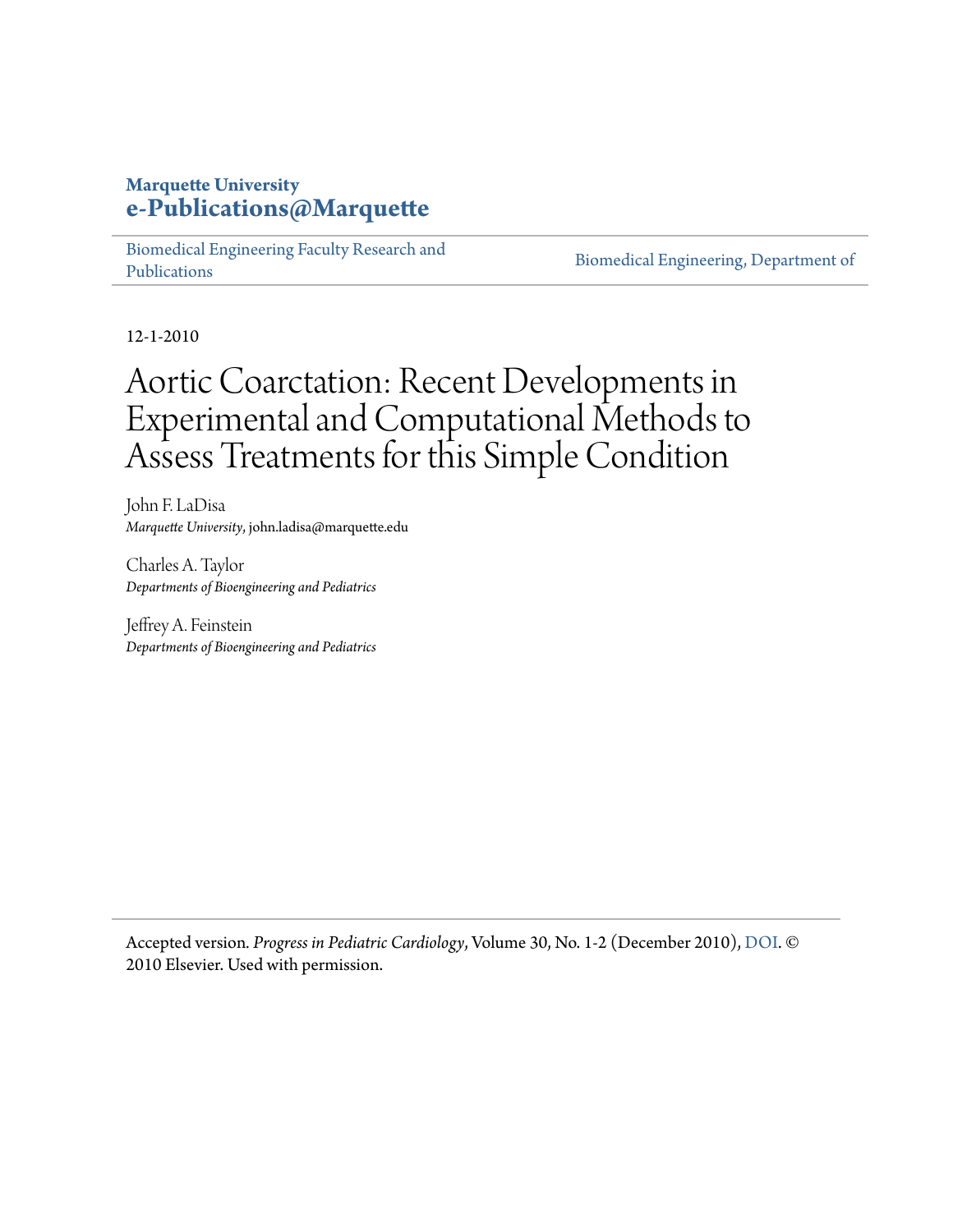# Aortic Coarctation: Recent Developments in Experimental and Computational Methods to Assess Treatments for This *Simple* Condition

# John F. LaDisa, Jr.

*Department of Biomedical Engineering, Marquette University Department of Pediatrics, Children's Hospital of Wisconsin Milwaukee, WI*

# Charles A. Taylor

*Department of Bioengineering, Stanford University and Lucile Packard Children's Hospital Stanford, CA*

# Jeffrey A. Feinstein

*Department of Bioengineering, Stanford University and Lucile Packard Children's Hospital Department of Pediatrics, Stanford University and Lucile Packard Children's Hospital Stanford, CA*

### **Abstract**

Coarctation of the aorta (CoA) is often considered a relatively simple disease, but long-term outcomes suggest otherwise as life expectancies are decades less than in the average population and substantial morbidity often exists. What follows is an expanded version of collective work conducted by the authors' and numerous collaborators that was presented at the 1st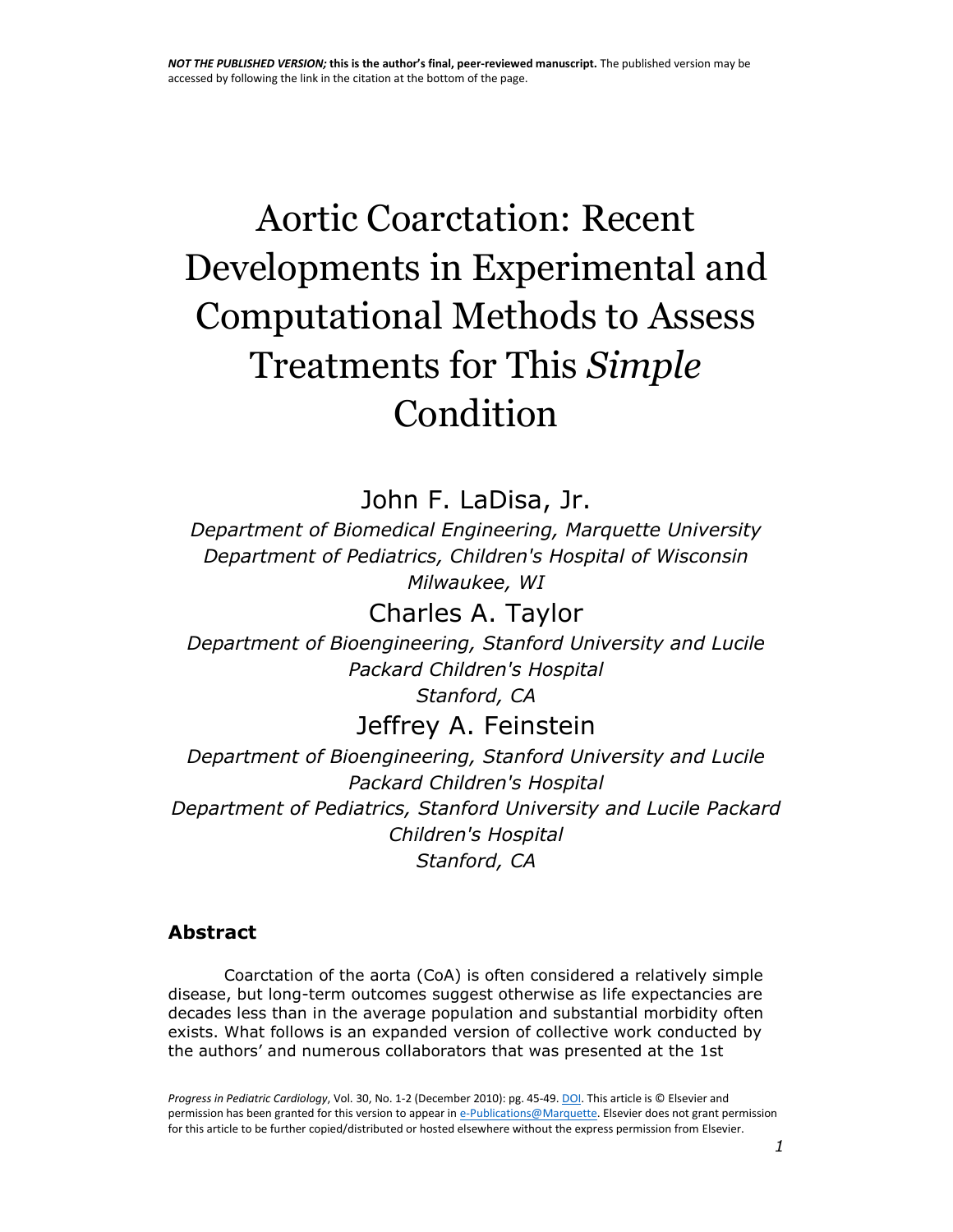International Conference on Computational Simulation in Congenital Heart Disease pertaining to recent advances for CoA. The work begins by focusing on what is known about blood flow, pressure and indices of wall shear stress (WSS) in patients with normal vascular anatomy from both clinical imaging and the use of computational fluid dynamics (CFD) techniques. Hemodynamic alterations observed in CFD studies from untreated CoA patients and those undergoing surgical or interventional treatment are subsequently discussed. The impact of surgical approach, stent design and valve morphology are also presented for these patient populations. Finally, recent work from a representative experimental animal model of CoA that may offer insight into proposed mechanisms of long-term morbidity in CoA is presented.

Coarctation of the aorta (CoA) accounts for 8 to 11% of congenital heart defects resulting in between 3,000 and 5,000 patients annually in the United States  $(1, 7)$  $(1, 7)$ . Current methods of treatment including surgery and stenting can alleviate the blood pressure (BP) gradient across a coarctation and are associated with low morbidity [\(3,](http://www.ncbi.nlm.nih.gov/pmc/articles/PMC2997687/#R3) [11,](http://www.ncbi.nlm.nih.gov/pmc/articles/PMC2997687/#R11) [21\)](http://www.ncbi.nlm.nih.gov/pmc/articles/PMC2997687/#R21), but long-term results are inconsistent with the putative notion of CoA as a simple disease since life expectancies are decades less than in the average population  $(3, 24)$  $(3, 24)$  and substantial morbidity exists in the form of hypertension, early onset coronary artery disease, stroke and aneurysm formation [\(5,](http://www.ncbi.nlm.nih.gov/pmc/articles/PMC2997687/#R5) [10,](http://www.ncbi.nlm.nih.gov/pmc/articles/PMC2997687/#R10) [13\)](http://www.ncbi.nlm.nih.gov/pmc/articles/PMC2997687/#R13).

In 1971, O'Rourke and Cartmill suggested CoA-induced morbidity could be explained on the basis of abnormal hemodynamics and vascular biomechanics  $(19)$ . Recent clinical literature has lost sight of this hemodynamic basis for the morbidity in CoA patients. At the present time, most studies primarily compare pre- and postintervention BP gradients as well as rates of mortality, hypertension, aneurysm formation and recoarctation to previous studies reporting the same or similar outcomes [\(5,](http://www.ncbi.nlm.nih.gov/pmc/articles/PMC2997687/#R5) [10,](http://www.ncbi.nlm.nih.gov/pmc/articles/PMC2997687/#R10) [13\)](http://www.ncbi.nlm.nih.gov/pmc/articles/PMC2997687/#R13) and a relatively small fraction of studies hint that altered biomechanical properties may be present in CoA pts and contribute to the persistent morbidity discussed above [\(18,](http://www.ncbi.nlm.nih.gov/pmc/articles/PMC2997687/#R18) [23\)](http://www.ncbi.nlm.nih.gov/pmc/articles/PMC2997687/#R23).

Further investigation into the hemodynamic and biomechanical basis of morbidity and treatment outcomes for CoA patients is particularly interesting when we consider recent advancements in computational modeling tools  $(9, 32, 38)$  $(9, 32, 38)$  $(9, 32, 38)$ . Patient specific anatomy can now be extracted, and geometrically representative computational models of the vasculature can be created, using information obtained during a routine clinical imaging session  $(22, 27)$  $(22, 27)$ . This anatomic data can be used with phase-contrast magnetic resonance imaging (PC-MRI) and BP data to create 3D, patient-specific, time-varying representations of hemodynamics that also consider biomechanical vascular properties associated with the current patient state  $(8, 39)$  $(8, 39)$ . This approach has

*Progress in Pediatric Cardiology*, Vol. 30, No. 1-2 (December 2010): pg. 45-49[. DOI.](http://dx.doi.org/10.1016/j.ppedcard.2010.09.006) This article is © Elsevier and permission has been granted for this version to appear i[n e-Publications@Marquette.](http://epublications.marquette.edu/) Elsevier does not grant permission for this article to be further copied/distributed or hosted elsewhere without the express permission from Elsevier.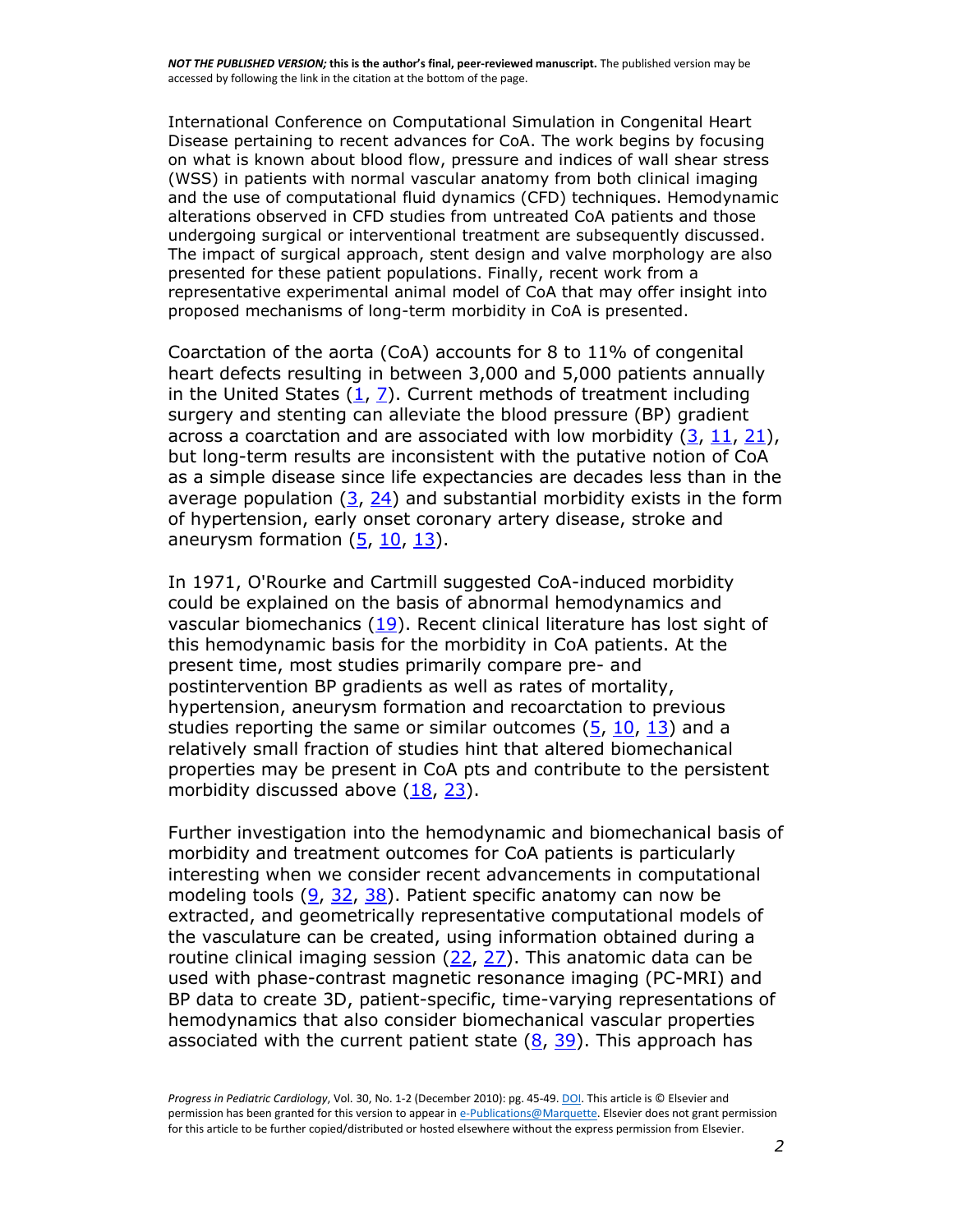been successfully applied to other congenital heart defects, specifically malformations resulting in a single ventricle. In these patients, computational fluid dynamics (CFD) simulations of the Fontan procedure has led to widespread acceptance of several technical modifications demonstrated to be hemodynamically superior to previous surgical techniques [\(25\)](http://www.ncbi.nlm.nih.gov/pmc/articles/PMC2997687/#R25). If these techniques were applied to CoA, similar studies would likely provide greater understanding of long-term morbidity, preoperative assessment of treatment options, and an additional tool for evaluation of current treatment practices when compared to comparable results from normal patients.

# **What is normal anyway?**

To fully characterize hemodynamic alterations associated with CoA, we must first understand related indices under normal conditions. Hemodynamic and vascular biomechanics in the thoracic aorta and its branches are complex, but particularly depend on several key factors that should be implemented when performing CFD modeling for CoA patients. Importantly, consideration of these factors allows for the replication of normal physiology and thoracic aortic anatomy and likely the greatest chance for clinical impact from an associated CFD study.

- 1. Blood flow patterns in the normal ascending and descending aorta range from axial during the early portion of systole, to helical during mid-to-late systole, and complex flow recirculation during end systole and diastole  $(15)$ . The development of helical flow patterns during peak to late systole is thought to occur in response to the curvature of the ascending aorta and translational motion of the aortic root caused by the beating heart. Equivalent studies are currently lacking for CoA patients, likely as a result of the heterogeneity and additional cardiac abnormalities often present in this patient population. Nevertheless, simulation results should replicate flow patterns revealed by the available clinical data in order to draw reasonable conclusions.
- 2. The potential relationship between coarctation-related long-term morbidity and altered hemodynamics in the ascending aorta and its branches dictates that outflow boundary conditions must be selected in these vessels to replicate physiologic blood flow and BP distributions measured clinically. The reader is referred to several recent thorough articles discussing the application of realistic boundary conditions in computational models [\(30,](http://www.ncbi.nlm.nih.gov/pmc/articles/PMC2997687/#R30) [31\)](http://www.ncbi.nlm.nih.gov/pmc/articles/PMC2997687/#R31). In addition to replicating current patient state, these physiologic outlet boundary conditions also facilitate the investigation of predictive surgical or interventional treatment planning in cases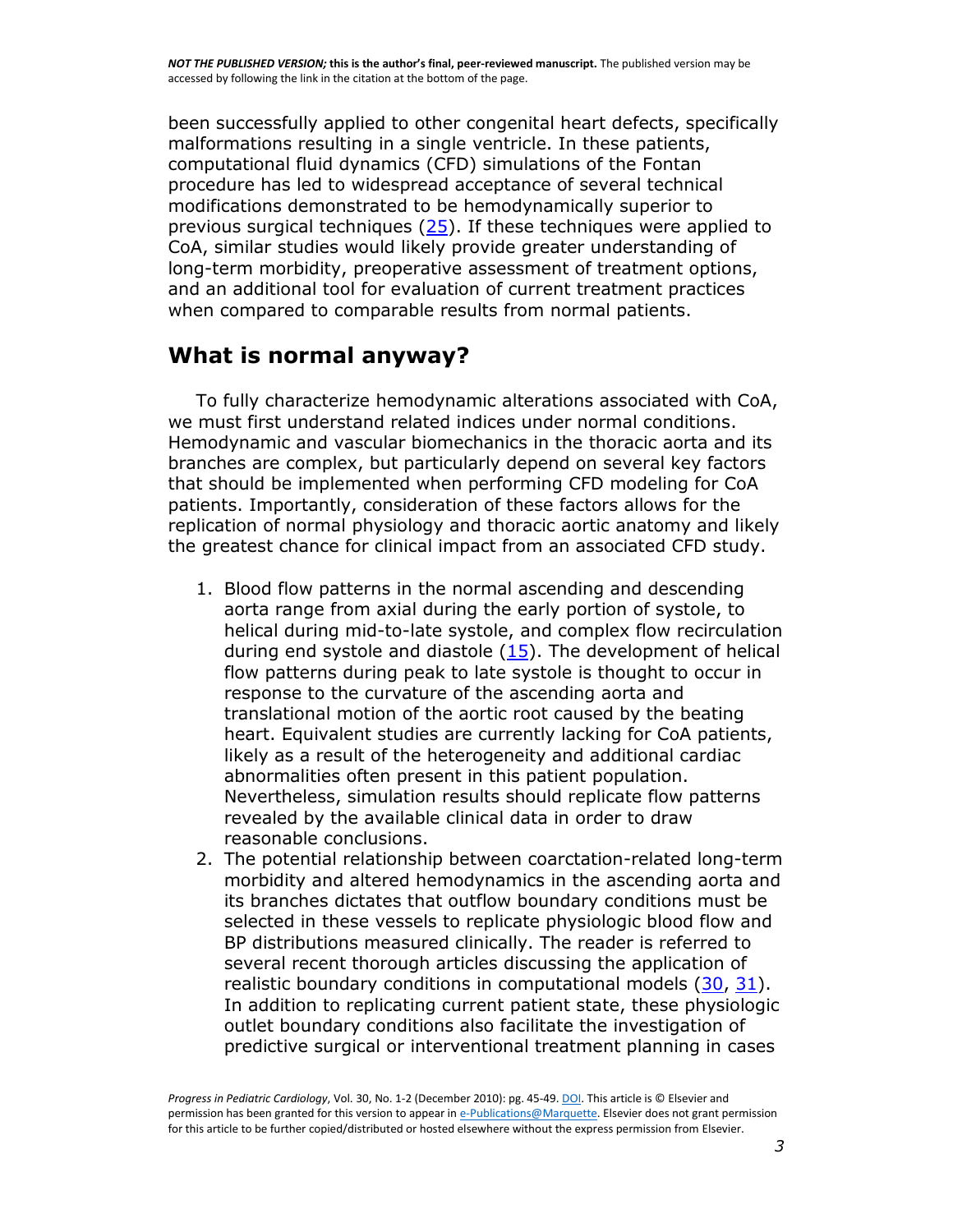where outflow information is not clinically available such as determining the acute response to theoretical stent implantation for the relief of CoA, or changes occurring in response to exercise.

- 3. The hallmark of the ascending aorta is its unique ability to store blood during systole and deliver it to the rest of the body during diastole. This property is disrupted by CoA. Therefore, computational models for use in studying CoA should consider the compliance of the aorta. This is complicated by differences in tissue properties along the length  $(17)$  and within a given circumferential region [\(6\)](http://www.ncbi.nlm.nih.gov/pmc/articles/PMC2997687/#R6) of the aorta, as well as differences between the aorta and its branches [\(37\)](http://www.ncbi.nlm.nih.gov/pmc/articles/PMC2997687/#R37). Although differences in these tissue properties have been previously reported for normal vasculature using experimental techniques, their estimation from non-invasive imaging and computational implementation is not trivial. The precise location and vascular influence of a particular treatment for CoA such as patch aortoplasty or balloon angioplasty is also difficult to decipher from medical imaging data. However, this information is necessary for the physiologic assessment of disease severity.
- 4. The aorta and innominate, carotid and subclavian arteries contain smaller branches with calibers near the detection limits of MR imaging that may be of interest for computational modeling of CoA patients. For example, the intercostal arteries are thought to take between 7 and 11% of the flow from the level of the coarctation to the level of the diaphragm under normal conditions, and are often recruited to serve as collateral vessels in patients with native CoA [\(26,](http://www.ncbi.nlm.nih.gov/pmc/articles/PMC2997687/#R26) [28\)](http://www.ncbi.nlm.nih.gov/pmc/articles/PMC2997687/#R28). Including these vessels in a computational model (or accounting for their impact) can likely provide more physiologic results for indexes such as wall shear stress (WSS, defined as the tangential force per unit area exerted on a blood vessel wall as a result of flowing blood) throughout the descending thoracic aorta. Similarly, luminal wall motion in the ascending and descending aorta and their branches is curtailed by the presence of supporting structures including the spine, connective tissue and the intrinsic tension of arterial system that provides radial and axial tethering.
- 5. To be clinically applicable, the use of CFD for this application must ultimately provide unique information that is not available by other techniques. The ability of CFD to meet this criterion is somewhat inherent as it provides information that would be difficult or impossible to assess using experimental techniques. However, simply using CFD to assess blood flow and BP distributions is inadequate as current imaging and

*Progress in Pediatric Cardiology, Vol.* 30, No. 1-2 (December 2010): pg. 45-49. **DOI. This article is © Elsevier and** permission has been granted for this version to appear i[n e-Publications@Marquette.](http://epublications.marquette.edu/) Elsevier does not grant permission for this article to be further copied/distributed or hosted elsewhere without the express permission from Elsevier.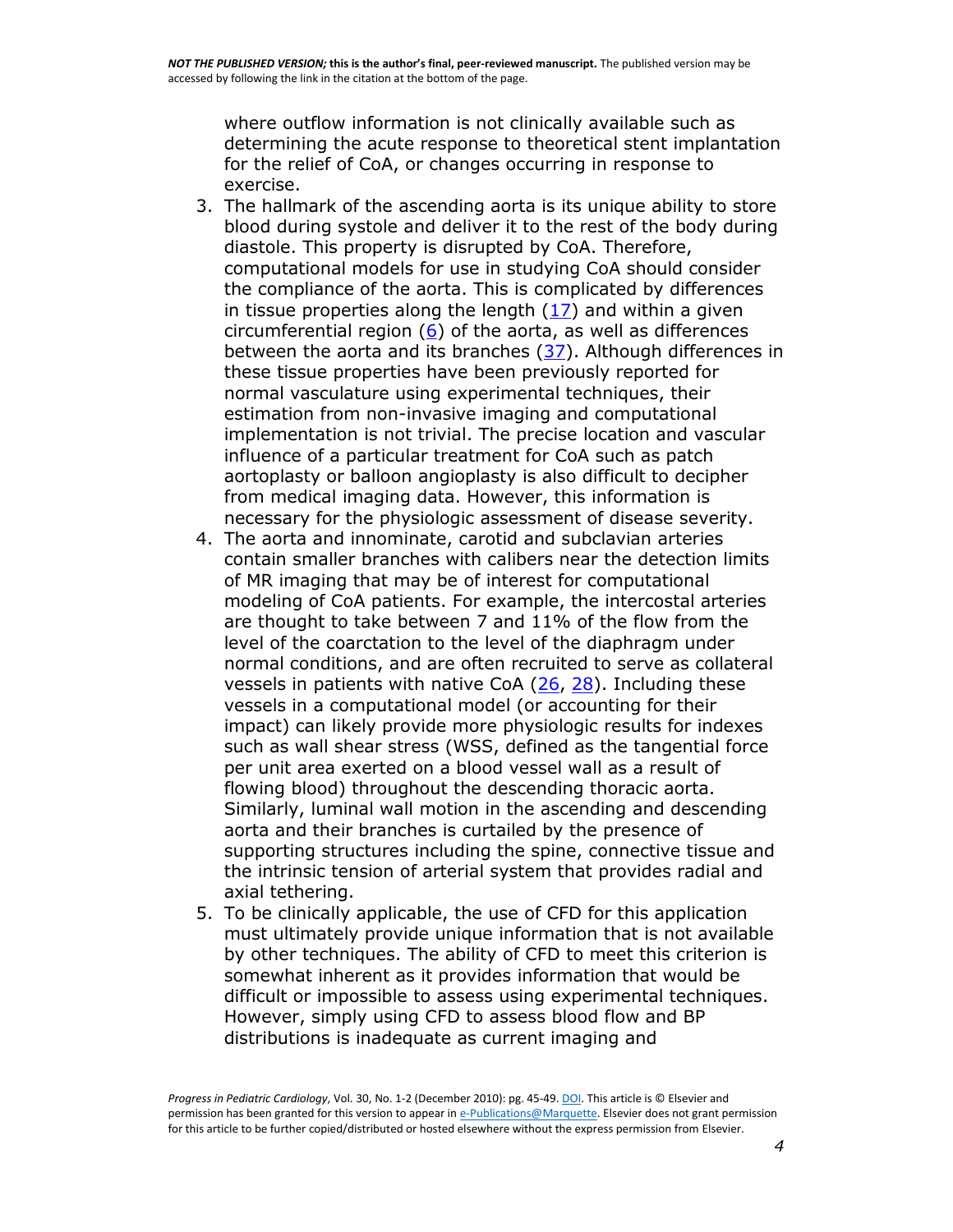catheterization techniques are routinely used for the same purpose. Instead investigators rely on CFD to provide estimates for indices of WSS, vascular deformation and strain and changes in these indices in response to virtual treatments or under simulated exercise conditions.

Many of the factors discussed above can be implemented using current CFD techniques while others await future progress, or are not yet ubiquitously applied, with current imaging and computational methods. Following the above review of CFD model considerations that should be implemented to replicate normal thoracic flow features and elucidate alterations in CoA patients, we now offer several examples of results from CoA patients that underwent surgical or interventional treatment.

### **Do previous and current treatments restore normalcy?**

Traditionally surgery by resection with end-to-end anastomosis has been the gold standard for repair of CoA. While CFD has been used extensively to study possible morbidity due to altered flow conditions in smaller blood vessels prone to atherosclerosis, the potentially deleterious effects of alterations in blood flow patterns in the human thoracic aorta have not been as widely studied.

[Figure 1](http://www.ncbi.nlm.nih.gov/pmc/articles/PMC2997687/figure/F1/) shows results from an ongoing investigation in which patientspecific CFD modeling was performed for control subjects and corresponding age and gender matched CoA patients that underwent surgical repair by resection with end-to-end anastomosis. Realistic inflow and outflow boundary conditions derived from PC-MRI and BP measurements were implemented to determine indices of WSS in the thoracic aorta and arteries of the head and neck. Spatiotemporal alterations in velocity streamlines, time-averaged WSS (TAWSS) and oscillatory shear index (OSI, an index of directional changes in WSS, low OSI indicates the WSS is oriented predominantly in the direction of blood flow, while a value of 0.5 is indicative of bidirectional WSS with a time-average value of zero throughout the cardiac cycle  $(40)$ ) were observed for CoA patients compared to the control subjects. Axial and circumferential patterns of TAWSS and OSI for CoA patients revealed significantly higher TAWSS between 1 to 3 descending aortic diameters distal to the left subclavian artery and significantly higher OSI between 3 to 5 diameters distal to the left subclavian artery.

*Progress in Pediatric Cardiology*, Vol. 30, No. 1-2 (December 2010): pg. 45-49[. DOI.](http://dx.doi.org/10.1016/j.ppedcard.2010.09.006) This article is © Elsevier and permission has been granted for this version to appear i[n e-Publications@Marquette.](http://epublications.marquette.edu/) Elsevier does not grant permission for this article to be further copied/distributed or hosted elsewhere without the express permission from Elsevier.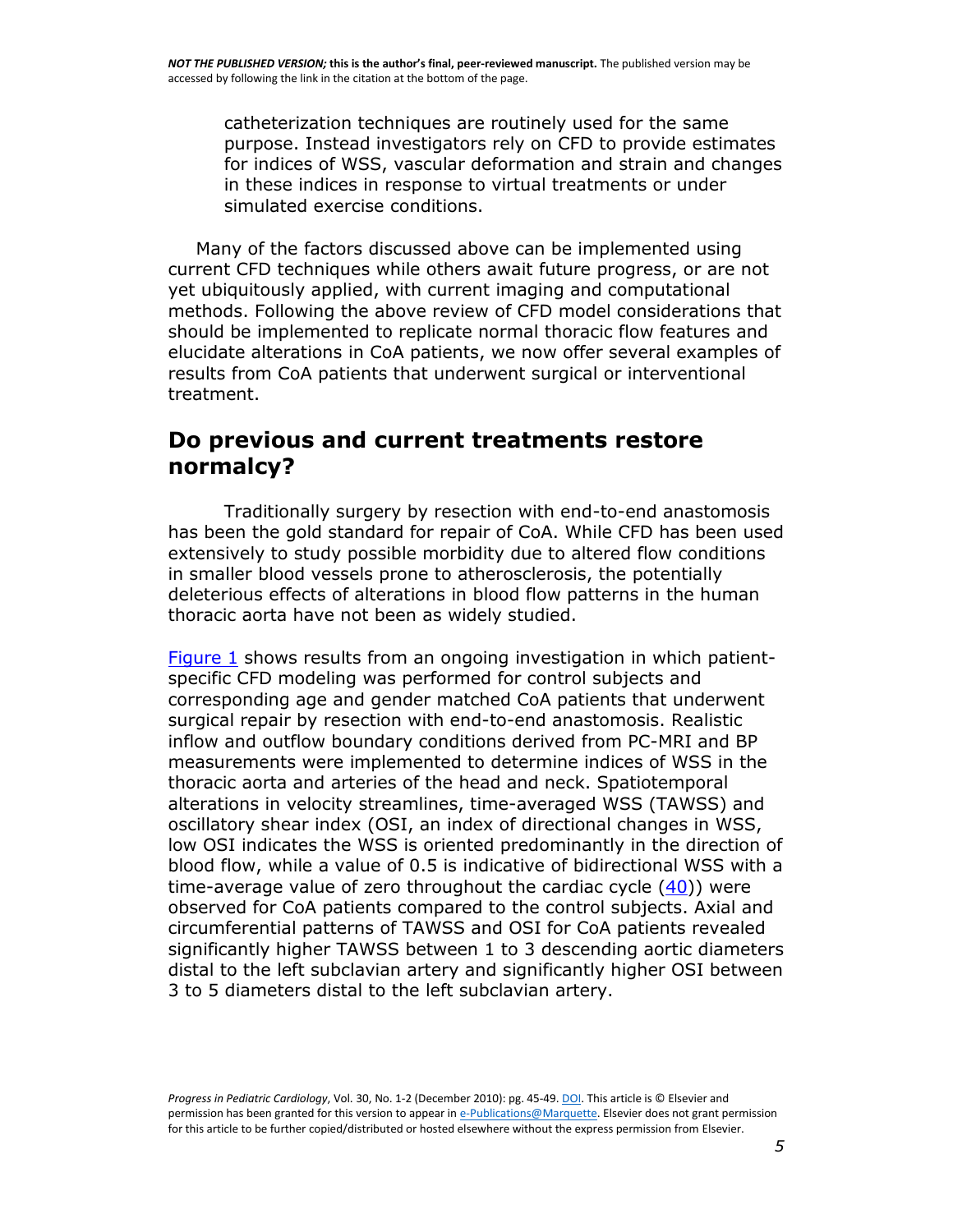

Spatial patterns of time-averaged WSS for an 11 yo female patient with CoA treated surgically by resection with end-to-end anastomosis repair (right) and an age and gender matched control subject (left).

In a related study [\(Figure 2\)](http://www.ncbi.nlm.nih.gov/pmc/articles/PMC2997687/figure/F2/), indices of WSS were also determined for a group of CoA patients previously surgically treated by patch aortoplasty and corresponding age- and gender-matched control patients. Heterogeneity within this CoA group is particularly striking and the presence of aneurysms in the region of ductal tissue, which is common with this repair type, can be seen in patient shown in the figure. This type of surgical correction is no longer implemented, but CFD can still be useful for planning future interventions or determining the impact of local hemodynamics on the growth and potential rupture of aneurismal corrections.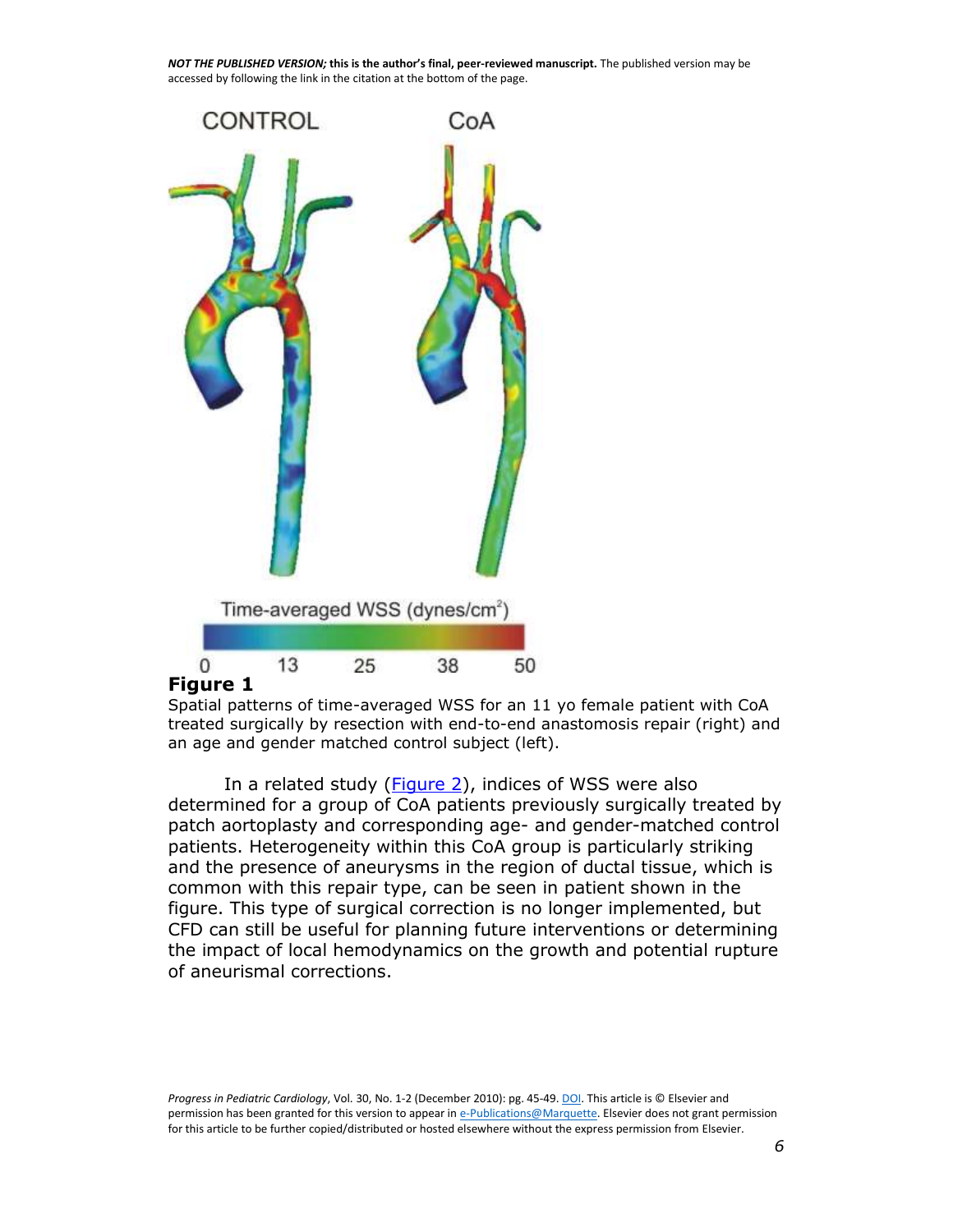

Spatial patterns of time-averaged WSS for a 26 yo male patient with CoA treated surgically by Dacron patch aortoplasty (right) and an age and gender matched control subject (left).

These results indicate that, in addition to any pre-existing alterations in vascular function, locations involving the surgical correction are often now those associated with potentially deleterious alterations in indices of WSS. For the studies mentioned above, the group of CoA patients undergoing surgical correction by resection and end-to-end anastomosis were younger, and therefore closer to the date of their surgical correction, than the patients from which the Dacron patch CFD models were created. While it is possible that the end-to-end repairs used for CFD modeling may undergo deleterious geometric remodeling as has occurred for many of the Dacron patch patients, the current results strongly suggest the end-to-end repair results in more favorable results from a hemodynamic perspective. Collectively these results facilitate greater understanding of the effects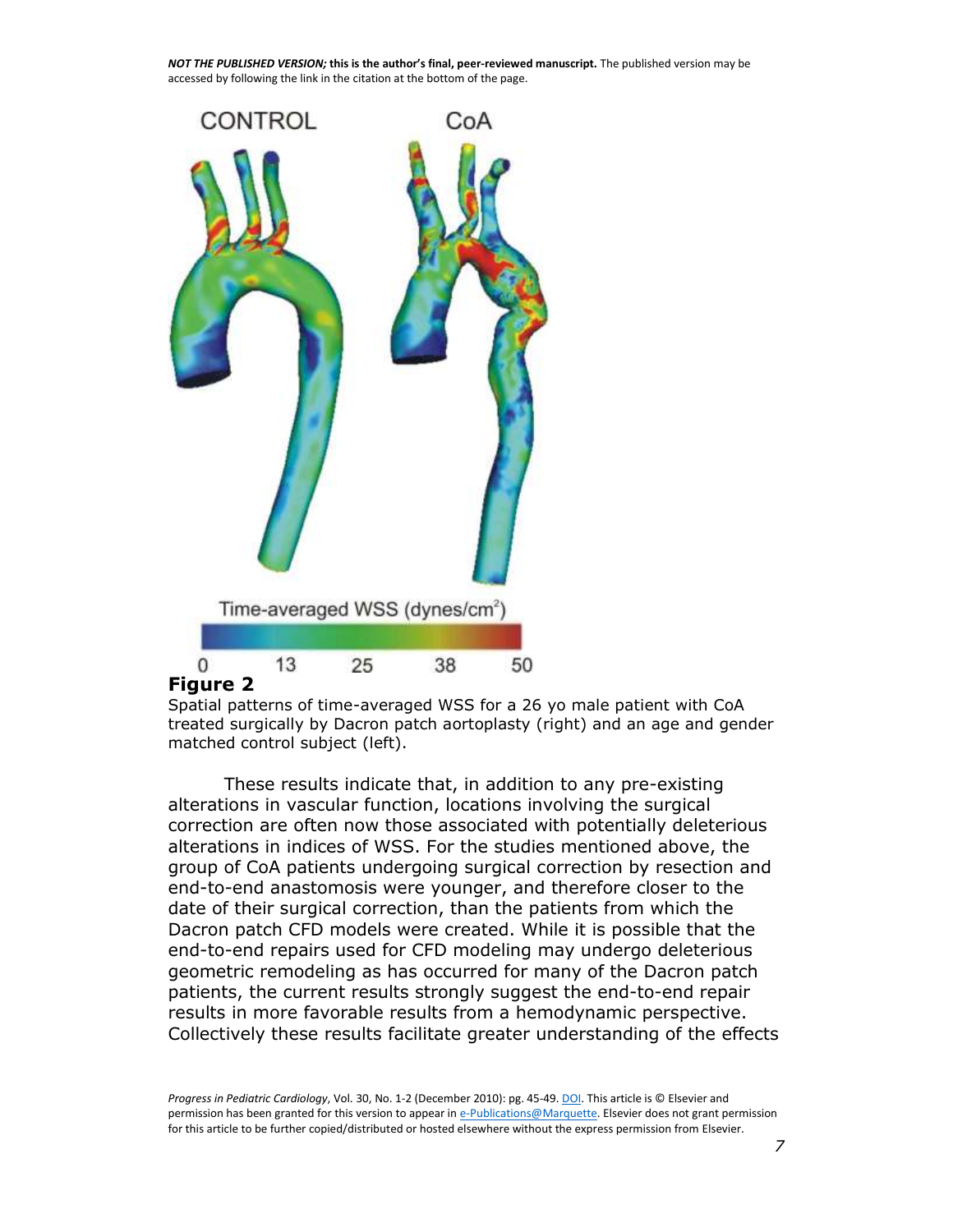of surgical repair on local hemodynamics in CoA patients by providing quantifiable values throughout the entire aorta. This data may be useful for clinicians when implementing future surgeries.

### **Local hemodynamics alterations after stenting for CoA**

The invasive nature of surgical treatments combined with the shorter hospitalization, reduced pain and decreased cost of catheterbased therapies has led to stent implantation playing an increasing role in the treatment of CoA. Although currently there are no FDAapproved stents specifically designed for children, several stents are commonly used off-label with CoA patients and recent studies have documented some fundamental concerns regarding the use of these stents in a manner other than that for which they were intended. Among these concerns is the impact of different stent types on blood flow patterns in the descending thoracic aorta. The following example illustrates how CFD can be used to provide additional insight related to this question.

A patient-specific model was created from CT and MRI data sets obtained within several days of each other. A computational representation of the implanted stent was then created and included within the patient-specific CFD model using computer aided design software. A computational version of a second stent also commonly used in the treatment of CoA was also created and virtually implanted for comparison of downstream flow disturbances [\(Figure 3\)](http://www.ncbi.nlm.nih.gov/pmc/articles/PMC2997687/figure/F3/). The results illustrated in **Figure 3** suggest there is a region of elevated TAWSS along the posterior wall of the descending thoracic aorta distal to the stents as well a difference in the amount of the anterior wall within this region that is exposed to low TAWSS. Importantly, low TAWSS is associated with the onset and progression of cardiovascular disease in many vascular beds and TAWSS above a certain preferential value may also be associated endothelial injury, plaque rupture, or thrombogenesis  $(12, 14)$  $(12, 14)$ . The Numed CP stent appears to be associated with a greater percentage of low TAWSS along the anterior wall and accentuate values within the region of elevated WSS along the posterior aorta, but this hypothesis remains to be tested in further detail. Additional questions pertaining to potential for the stent to cause adverse changes in the stiffness and structural components of the aorta [\(9\)](http://www.ncbi.nlm.nih.gov/pmc/articles/PMC2997687/#R9), or impart residual stress on the left ventricle of the heart [\(16\)](http://www.ncbi.nlm.nih.gov/pmc/articles/PMC2997687/#R16) could similarly be examined through the use of CFD.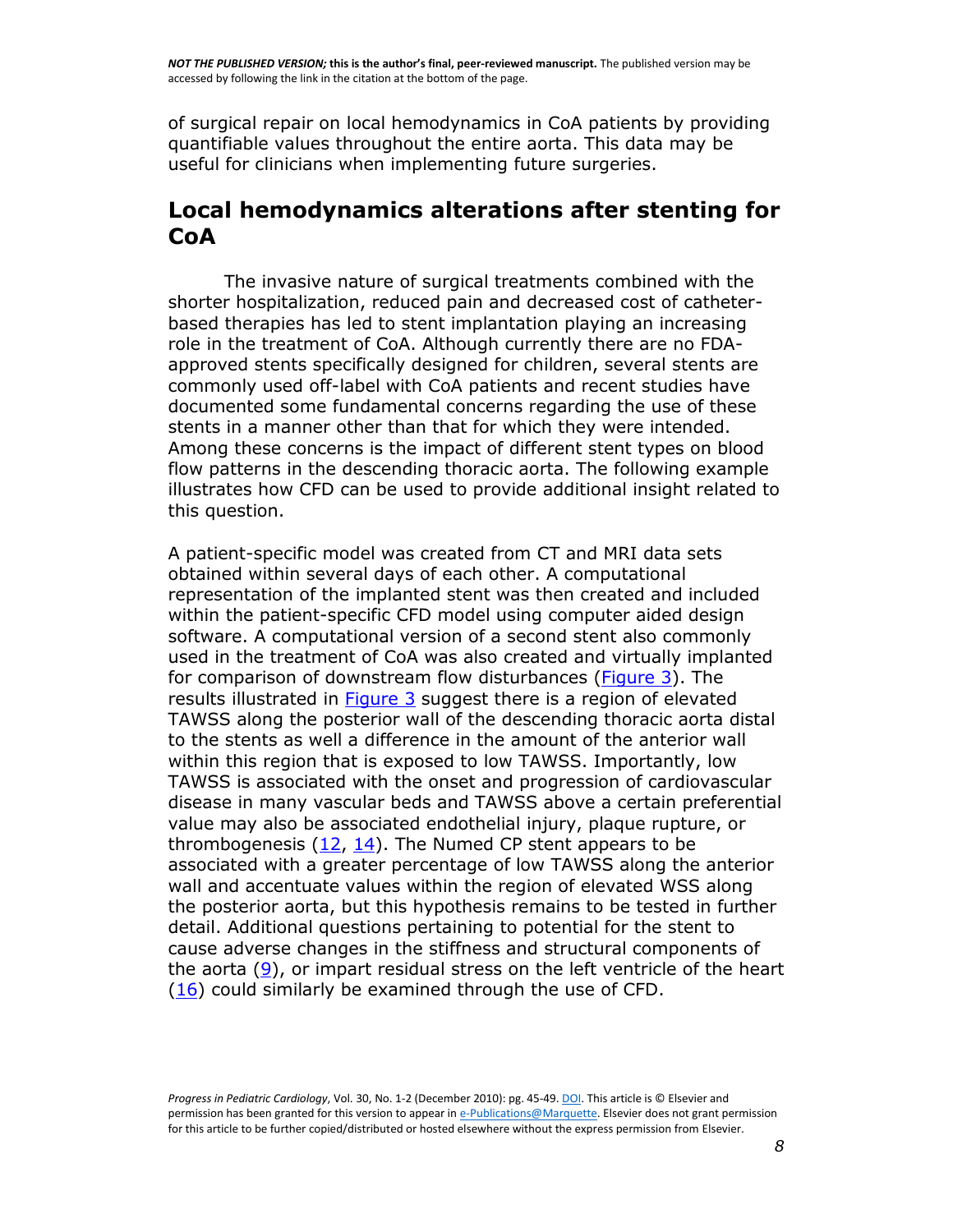

Time-averaged WSS results obtained from CFD models containing computational representations of two stents commonly used to treat CoA. The results reveal differences in low time-averaged WSS along the anterior wall and regions of elevated time-averaged WSS along the posterior wall of the descending thoracic aorta distal to the stents.

### **How does the aortic valve impact normal?**

The prevalence of a bicuspid aortic valve (BAV) is  $\sim$ 2% in the general population  $(33)$ , but 50-80% of patients diagnosed with CoA also have a BAV  $(33, 34)$  $(33, 34)$ . This is particularly concerning as reports have documented a nine-fold increased risk of ascending aortic dissection with BAV  $(33)$ . Imaging studies using Doppler ultrasound  $(2)$  and 4D MRI flow measurements  $(35)$  have indicated BAV cause flow disturbances in the ascending aorta and progressive ascending aortic dilatation. Past studies have shown that some turbulence exists in the aortic arch  $(4, 15)$  $(4, 15)$ , but that diseases of the aortic valve are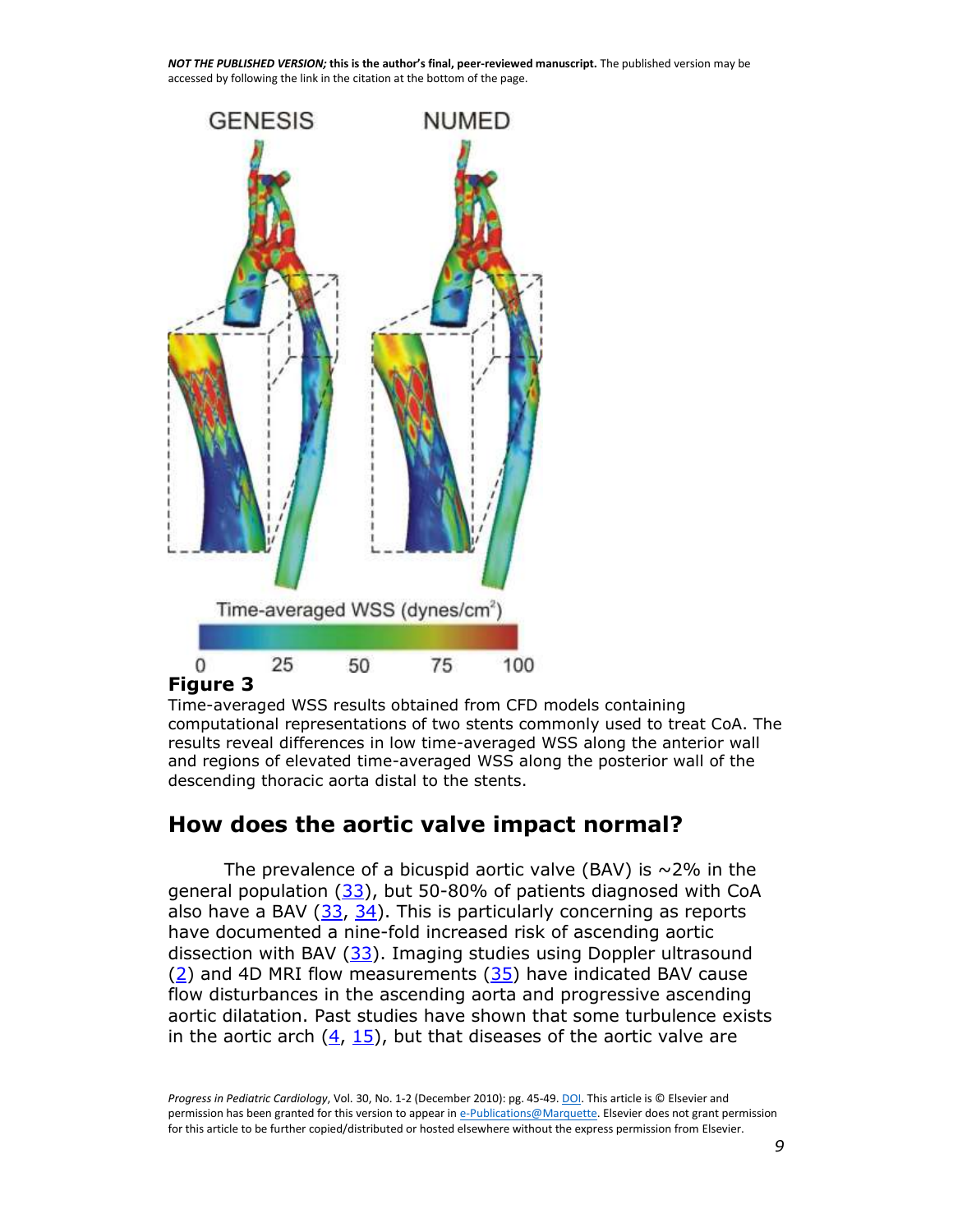almost always associated with more pronounced turbulence in the ascending aorta [\(29\)](http://www.ncbi.nlm.nih.gov/pmc/articles/PMC2997687/#R29). Collectively these findings indicate the presence of a BAV in CoA patients inevitably alters hemodynamics in the ascending aorta that could lead to the progression of disease in this region and contribute to observed long-term morbidity.

As an extension of the studies discussed above, Wendell et al. [\(36\)](http://www.ncbi.nlm.nih.gov/pmc/articles/PMC2997687/#R36) recently implemented idealized bicuspid and tricuspid valve morphologies into CFD models of three arch types commonly developing after surgical treatment for CoA by resection with end-to-end anastomosis [\(20\)](http://www.ncbi.nlm.nih.gov/pmc/articles/PMC2997687/#R20). TAWSS, OSI, and turbulent kinetic energy (TKE) values were compared with those from an assumed parabolic inlet velocity profile. The influence of the aortic valve generally persisted into the mid-transverse arch for WSS and TKE and throughout the thoracic aorta for OSI, but varied due to features of each arch type including arch orientation, curvature and length of the ascending aortic segment. Deleterious indices of WSS (low timeaveraged WSS and elevated OSI) quantified in 3 mm circumferential bands were generally more pronounced for the BAV inlet condition regardless of arch type. One of the key findings from the study was that post-surgical arch shape greatly impacts which portions of the luminal surface will be exposed to potentially subnormal values of WSS indices. Since contours for circumferential indices of WSS were generally similar across inflow types, regions of varying susceptibility resulting from surgical correction are established regardless of the number of functioning valve leaflets, but can be mitigated or worsened by valve morphology, particularly in the ascending aorta.

# **In vivo rabbit model of CoA**

Despite notable efforts underway for the projects summarized above, the precise cause of long-term morbidity for CoA patients is difficult to assess due to the small number of patients at any institution, and their heterogeneity. A modified rabbit coarctation model was therefore created to assess hemodynamic indices including blood flow, BP and WSS caused by CoA using a coupled imaging and CFD approach. The experimental MRI protocol mirrors the protocol that was used to obtain the human MRI data sets presented above in that rabbits with surgically-induced CoA, or CoA that has been treated to mimic surgical and stent corrections, undergo MRI. The MRI data is then used to create a CFD model revealing changes in blood flow in the same manner as is being performed with the human data. Additionally, the experimental protocol provides histological results showing how changes in blood flow, BP, vessel stiffness and WSS

*Progress in Pediatric Cardiology*, Vol. 30, No. 1-2 (December 2010): pg. 45-49[. DOI.](http://dx.doi.org/10.1016/j.ppedcard.2010.09.006) This article is © Elsevier and permission has been granted for this version to appear i[n e-Publications@Marquette.](http://epublications.marquette.edu/) Elsevier does not grant permission for this article to be further copied/distributed or hosted elsewhere without the express permission from Elsevier.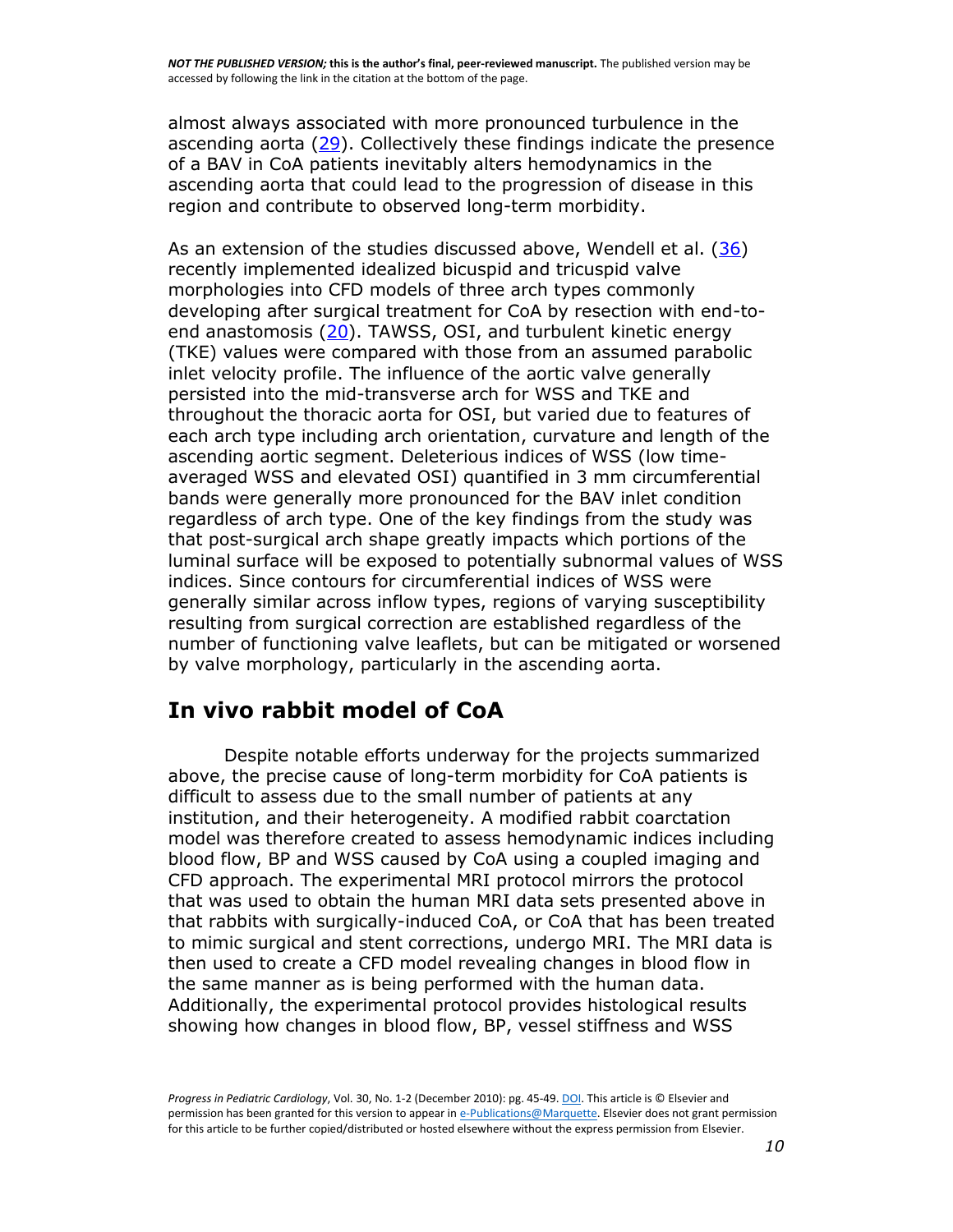[\(Figure 4\)](http://www.ncbi.nlm.nih.gov/pmc/articles/PMC2997687/figure/F4/) can be associated with local structural changes in the vessel wall.



### **[Figure 4](http://www.ncbi.nlm.nih.gov/pmc/articles/PMC2997687/figure/F4/)**

Representative mean intensity projections obtained from MRI angiography of the thoracic aorta of rabbits under several experimental conditions (top) with examples of corresponding CFD models (below). The experimental MRI protocol mirrors the protocol for obtaining the human MRI data used to create the CFD models shown above.

### **Summary**

The examples discussed above show that computational simulation is currently being used to address many of the questions that persist related to treatment for CoA. Although larger studies are necessary, these recent results support the hypothesis of O'Rourke and Cartmill from nearly four decades ago. We anticipate that as the severity of hemodynamic and vascular biomechanics alterations continue to be elucidated through computational simulation, engineers and clinicians will be able to work together to identify and alleviate regions of susceptibility and, with them, potential sources of long-term morbidity for CoA patients.

### **Acknowledgments**

The insight, collaboration, guidance and technical assistance of C. Alberto Figueroa PhD in the Department of Mechanical Engineering and Cardiovascular Biomechanics Research Laboratory at Stanford University, Irene Vignon-Clementel PhD of INRIA, and Hyun Jin Kim PhD are gratefully acknowledged. The authors would also like to especially thank Margaret Samyn MD and Joe Cave MD, PhD in the Department of Pediatrics at the Children's Hospital and Medical College of Wisconsin, and Frandics Chan MD,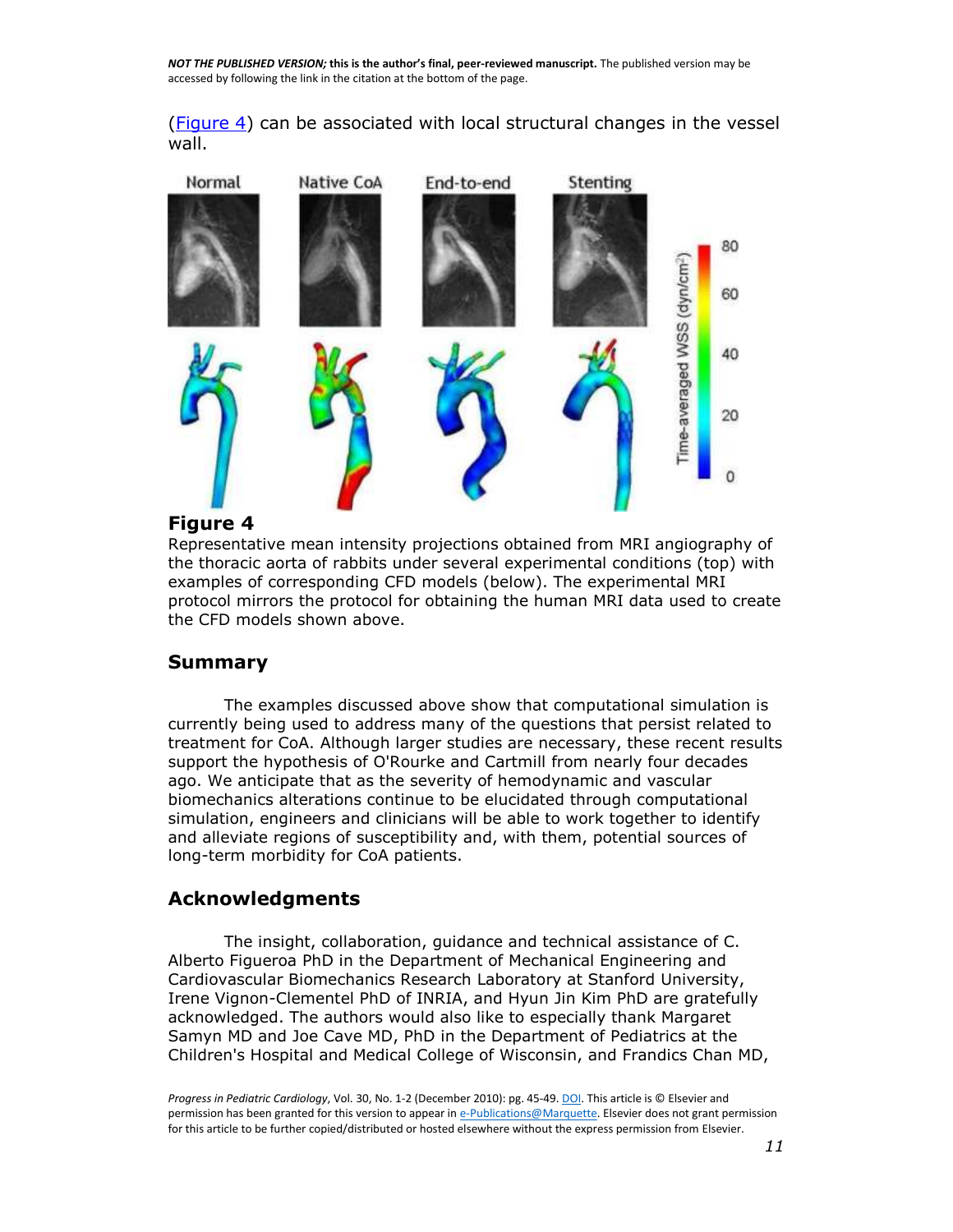PhD in the Department of Radiology at Stanford University for their clinical guidance, assistance with study design and effort obtaining medical imaging data. Ronak Dholakia MS and Sung Kwon in the Laboratory for Translational, Experimental and Computational Cardiovascular Research (CV T.E.C. Lab) at Marquette University are recognized for their assistance with CFD model construction, conducting patient-specific simulations and analysis of simulation results. Arjun Menon, Hongfeng Wang and Paul Larsen of the CV T.E.C. lab are acknowledged for their efforts and determination with the experimental rabbit model of CoA, while Dave Wendell is recognized for his work related to flow disturbances associated with the aortic valve in coarctation patients. Contributions from numerous additional clinical collaborators, academic colleagues, graduate students, post-doctoral scholars, and staff are gratefully acknowledged.

This work was partially supported by an AREA award R15HL096096-01 from the National Institutes of Health (to JFL), a pre-doctoral fellowship (0810093Z) from the American Heart Association (JFL sponsor), and assistance from the Alvin and Marion Birnschein Foundation (to JFL). Material presented here is based upon work supported by the National Science Foundation under Grant No. 0205741 (to CAT). The authors gratefully acknowledge Dr. Nathan M. Wilson for technical assistance with software development.

### **Footnotes**

**Publisher's Disclaimer:** This is a PDF file of an unedited manuscript that has been accepted for publication. As a service to our customers we are providing this early version of the manuscript. The manuscript will undergo copyediting, typesetting, and review of the resulting proof before it is published in its final citable form. Please note that during the production process errors may be discovered which could affect the content, and all legal disclaimers that apply to the journal pertain.

### **References**

- 1. Heart Disease and Stroke Statistics 2005 Update. American Heart Association; Dallas: p. 24.
- 2. Bauer M, Siniawski H, Pasic M, Schaumann B, Hetzer R. Different hemodynamic stress of the ascending aorta wall in patients with bicuspid and tricuspid aortic valve. J Card Surg. 2006;21:218–220.
- 3. Bobby JJ, Emami JM, Farmer RD, Newman CG. Operative survival and 40 year follow up of surgical repair of aortic coarctation. Br Heart J. 1991;65:271–276.
- 4. Bogren HG, Mohiaddin RH, Yang GZ, Kilner PJ, Firmin DN. Magnetic resonance velocity vector mapping of blood flow in thoracic aortic aneurysms and grafts. J Thorac Cardiovasc Surg. 1995;110:704–714.

*Progress in Pediatric Cardiology*, Vol. 30, No. 1-2 (December 2010): pg. 45-49[. DOI.](http://dx.doi.org/10.1016/j.ppedcard.2010.09.006) This article is © Elsevier and permission has been granted for this version to appear i[n e-Publications@Marquette.](http://epublications.marquette.edu/) Elsevier does not grant permission for this article to be further copied/distributed or hosted elsewhere without the express permission from Elsevier.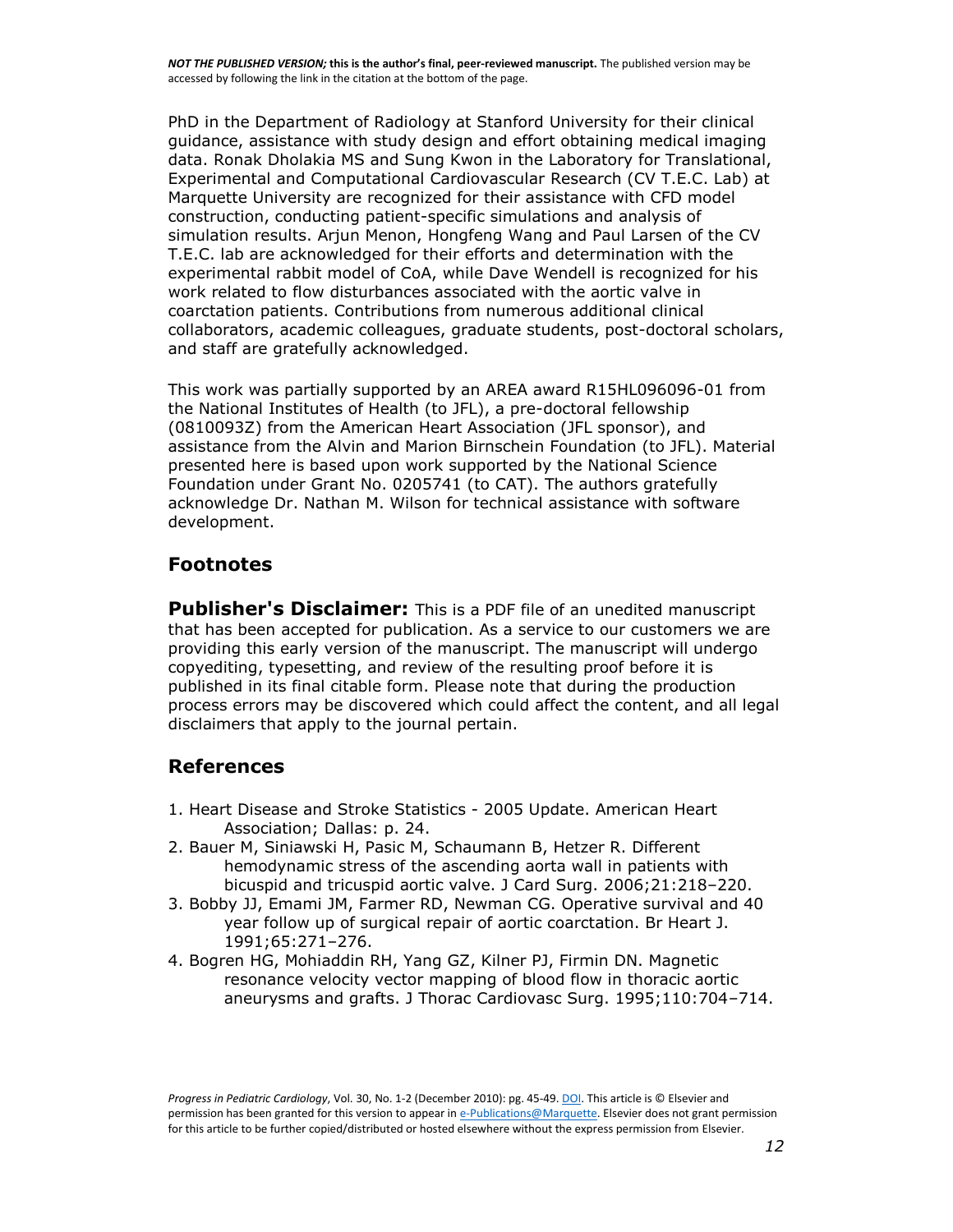- 5. Bouchart F, Dubar A, Tabley A, Litzler PY, Haas-Hubscher C, Redonnet M, Bessou JP, Soyer R. Coarctation of the aorta in adults: surgical results and long-term follow-up. Ann Thorac Surg. 2000;70:1483–1488.
- 6. Draney MT, Xu C, Zarins CK, Taylor CA. Circumferentially nonuniform wall thickness and lamellar structure correlates with cyclic strain in the porcine descending thoracic aorta.. ASME Summer Bioengineering Conference; Key Biscayne, FL. 2003.
- 7. Ferencz C, Rubin JD, McCarter RJ, Brenner JI, Neill CA, Perry LW, Hepner SI, Downing JW. Congenital heart disease: prevalence at livebirth. The Baltimore-Washington Infant Study. American Journal of Epidemiology. 1985;12:31–36.
- 8. Figueroa CA, LaDisa JF, Jr., Vignon-Clementel IE, Jansen KC, Hughes TJR, Feinstein JA, Taylor CA. A coupled-momentum method for fluidstructure interaction: applications to aortic coarctation.. Second International Conference on Computational Bioengineering; Lisbon, Portugal. 2005.
- 9. Figueroa CA, Vignon-Clementel IE, Jansen KE, Hughes TJR, Taylor CA. A coupled momentum method for modeling blood flow in threedimensional deformable arteries. Comput Methods Appl Mech Eng. 2006;195:5685–5706.
- 10. Fletcher SE, Nihill MR, Grifka RG, O'Laughlin MP, Mullins CE. Balloon angioplasty of native coarctation of the aorta: midterm follow-up and prognostic factors. J Am Coll of Cardiol. 1995;25:730–734.
- 11. Hellenbrand WE, Allen HD, Golinko RJ, Hagler DJ, Lutin W, Kan J. Balloon angioplasty for aortic recoarctation: results of Valvuloplasty and Angioplasty of Congenital Anomalies Registry. American Journal of Cardiology. 1990;65:793–797.
- 12. Holme PA, Orvim U, Hamers MJ, Solum NO, Brosstad FR, Barstad RM, Sakariassen KS. Shear-induced platelet activation and platelet microparticle formation at blood flow conditions as in arteries with a severe stenosis. Arterioscler Thromb Vasc Biol. 1997;17:646–653.
- 13. Johnston TA, Grifka RG, Jones TK. Endovascular stents for treatment of coarctation of the aorta: acute results and follow-up experience. Catheter Cardiovasc Interv. 2004;62:499–505.
- 14. Karino T, Goldsmith HL. Role of blood cell-wall interactions in thrombogenesis and atherogenesis: a microrheological study. Biorheology. 1984;21:587–601.
- 15. Kilner PJ, Yang GZ, Mohiaddin RH, Firmin DN, Longmore DB. Helical and retrograde secondary flow patterns in the aortic arch studied by threedirectional magnetic resonance velocity mapping. Circulation. 1993;88:2235–2247.
- 16. Kim HJ, Vignon-Clementel IE, Figueroa CA, LaDisa JF, Jansen KE, Feinstein JA, Taylor CA. On coupling a lumped parameter heart model and a three-dimensional finite element aorta model. Ann Biomed Eng. 2009;37:2153–2169.
- 17. Nichols WW, O'Rourke MF. McDonald's Blood Flow in Arteries: Theoretical, Experimental and Clinical Principles. Hodder Arnold; New York: 2005.
- 18. Ong CM, Canter CE, Gutierrez FR, Sekarski DR, Goldring DR. Increased stiffness and persistent narrowing of the aorta after successful repair of coarctation of the aorta: relationship to left ventricular mass and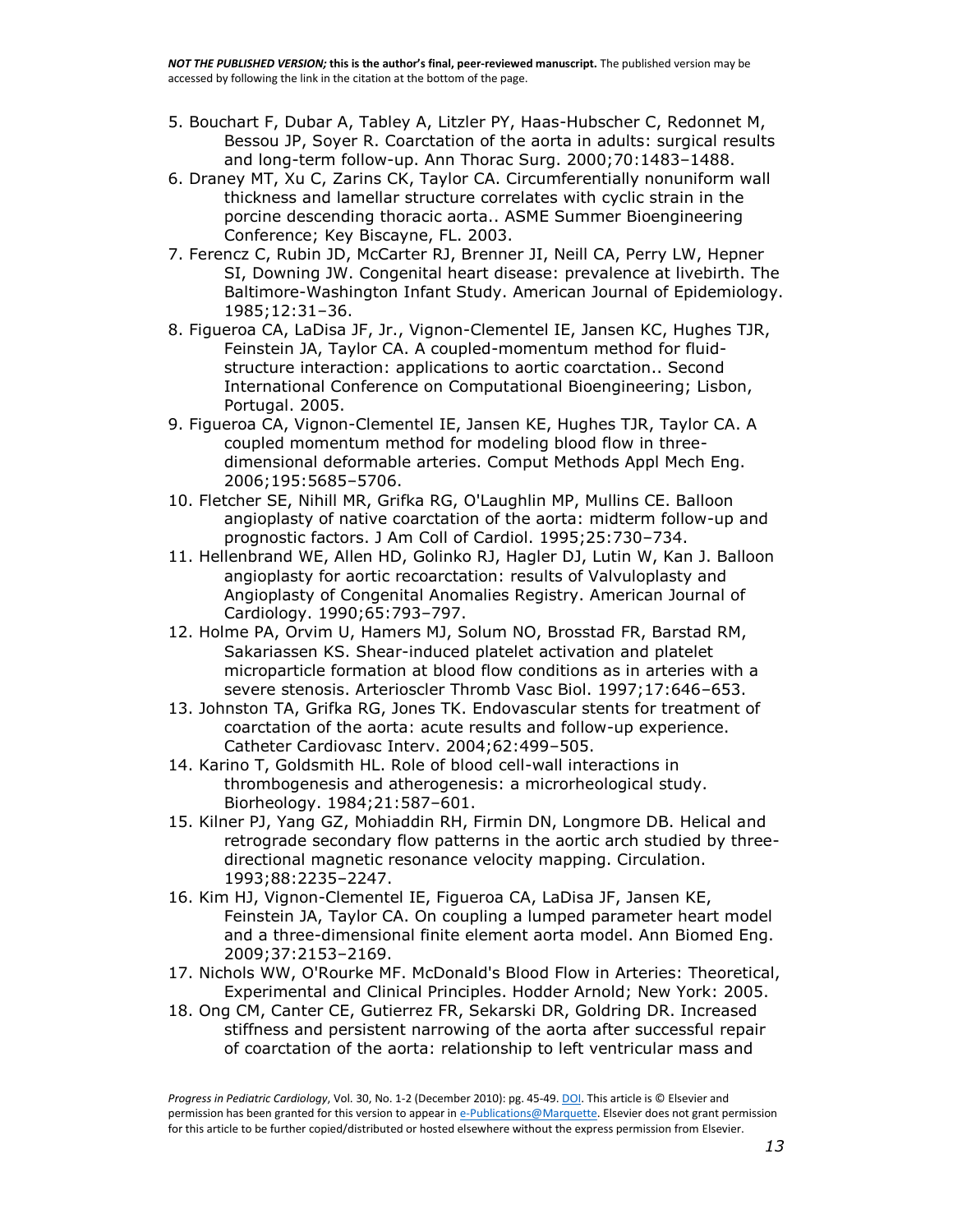blood pressure at rest and with exercise. American Heart Journal. 1992;123:1594–1600.

- 19. O'Rourke MF, Cartmill TB. Influence of aortic coarctation on pulsatle hemodynamics in the proximal aorta. Circulation. 1971;44:281–292.
- 20. Ou P, Bonnet D, Auriacombe L, Pedroni E, Balleux F, Sidi D, E. M. Late systemic hypertension and aortic arch geometry after successful repair of coarctation of the aorta. Eur Heart J. 2004;25:1853–1859.
- 21. Ovaert C, Benson LN, Nykanen D, Freedom RM. Transcathter treatment of coarctation of the aorta: a review. Pediatr Cardiol. 1998;19:27–44.
- 22. Pekkan K, Frakes D, De Zelicourt D, Lucas CW, Parks WJ, Yoganathan AP. Coupling pediatric ventricle assist devices to the Fontan circulation: simulations with a lumped-parameter model. Asaio J. 2005;51:618– 628.
- 23. Pelech AN, Kartodihardjo W, Balfe JA, Balfe JW, Olley PM, Leenen FH. Exercise in children before and after coarctectomy: hemodynamic, echocardiographic, and biochemical assessment. Am Heart J. 1986;112:1263–1270.
- 24. Perloff JK. Clinical recognition of congenital heart disease. Saunders; Philadelphia: 2003. Coarctation of the aorta. pp. 113–143.
- 25. Pizarro C, De Leval MR. Surgical variations and flow dynamics in cavopulmonary connections: A historical review. Semin Thorac Cardiovasc Surg Pediatr Card Surg Annu. 1998;1:53–60.
- 26. Riehle TJ, Oshinski JN, Brummer ME, Favaloro-Sabatier J, Mahle WT, Fyfe DA, Kanter KR, Parks WJ. Velocity-encoded magnetic resonance image assessment of regional aortic flow in coarctation patients. Ann Thorac Surg. 2006;81:1002–1007.
- 27. Socci L, Gervaso F, Migliavacca F, Pennati G, Dubini G, Ait-Ali L, Festa P, Amoretti F, Scebba L, Luisi VS. Computational fluid dynamics in a model of the total cavopulmonary connection reconstructed using magnetic resonance images. Cardiol Young. 2005;15(Suppl 3):61–67.
- 28. Steffens JC, Bourne MW, Sakuma H, O'Sullivan M, Higgins CB. Quantification of collateral blood flow in coarctation of the aorta by velocity encoded cine magnetic resonance imaging. Circulation. 1994;90:937–943.
- 29. Stein PD, Sabbah HN. Turbulent blood flow in the ascending aorta of humans with normal and diseased aortic valves. Circ Res. 1976;39:58–65.
- 30. Taylor CA, Steinman DA. Image-based modeling of blood flow and vessel wall dynamics: applications, methods and future directions: Sixth International Bio-Fluid Mechanics Symposium and Workshop, March 28-30, 2008 Pasadena, California. Ann Biomed Eng. 2010;38:1188– 1203.
- 31. Vignon-Clementel IE, Figueroa CA, Jansen KE, Taylor CA. Outflow boundary conditions for 3D simulations of non-periodic blood flow and pressure fields in deformable arteries. Comput Methods Biomech Biomed Engin. 2010;1.
- 32. Vignon-Clementel IE, Figueroa CA, Jansen KE, Taylor CA. Outflow boundary conditions for three-dimensional finite element modeling of blood flow and pressure in arteries. Comput Methods Appl Mech Eng. 2006;195:3776–3796.